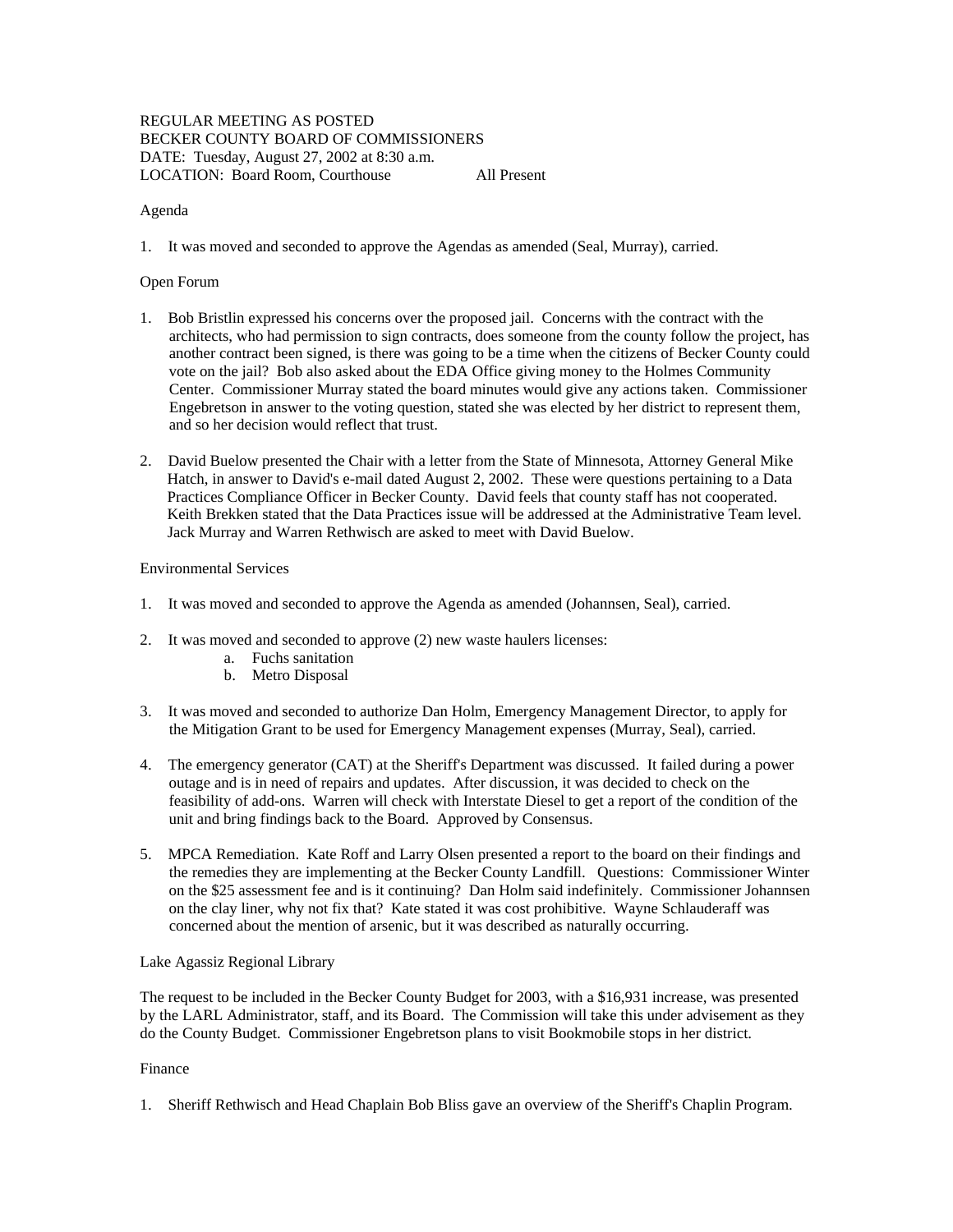- 2. It was moved and seconded to concur with the Finance Committee to approve the purchase of a Postage Machine for the Human Services Offices for the lease price of \$315 a month (Murray, Seal), carried.
- 3. It was moved and seconded to concur with the Finance Committee to approve the requests from Information Technology for the following purchases:
	- a. Website Software, will allow all existing word documents to be uploaded and indexed. Cost is \$3,300 and is in the Web Update Budget.
	- b. Laptop, 1.8 Ghz. for Doug Conway. His existing computer would go to the new Technician. Cost is \$2,070 and is in the IT Budget.
	- c. Rack to house the servers for the AS400 Room. Cost is \$1,750 and is in the IT Budget.
- 4. County Space Study. Discussed, and will come up later when some estimates are provided by the DLR Group.
- 5. The State Auditor's Exit Interview will be on Wednesday, August 28, 2002.
- 6. It was moved and seconded to approve the claims with a question on a Probation claim. This was explained later in the board meeting.
- 7. It was moved and seconded to concur with the Finance Committee to approve the Human Services Claims (Murray, Winter), carried.

#### Auditor

- 1. There were no Licenses or Permits at this time.
- 2. It was moved and seconded to send a letter of approval to the City of Detroit Lakes to enlarge its redevelopment Project No. 8-10 and the Redevelopment Plan as submitted (Murray, Seal), carried.

## Assessor

1. The Abatements were approved on the Consent Agenda (Seal, Murray), carried.

### 2002 Tax Payable

| Parcel #<br>08.0027.000<br>31.8037.000<br>33.0216.000<br>49.0873.000<br>2001 Tax Payable | Twn/City<br>Detroit<br>Spruce Grove<br><b>Toad Lake</b><br>Detroit Lakes | Amount<br>\$224<br>94<br>324<br>58 | Reason<br>Homestead<br>Homestead<br>Homestead<br>Remove Garage Unit |
|------------------------------------------------------------------------------------------|--------------------------------------------------------------------------|------------------------------------|---------------------------------------------------------------------|
| 49.0873.000<br>2000 Tax Payable                                                          | Detroit Lakes                                                            | 77                                 | Remove Garage Unit                                                  |
| 49.0873.000                                                                              | Detroit Lakes                                                            | 79                                 | Remove Garage Unit                                                  |

### Highway

- 1. It was moved and seconded to approve the Agenda as amended (Murray, Winter), carried.
- 2. It was moved and seconded to pass Resolution No. DOH 08-02-46, Project SP 03-090-02, awarding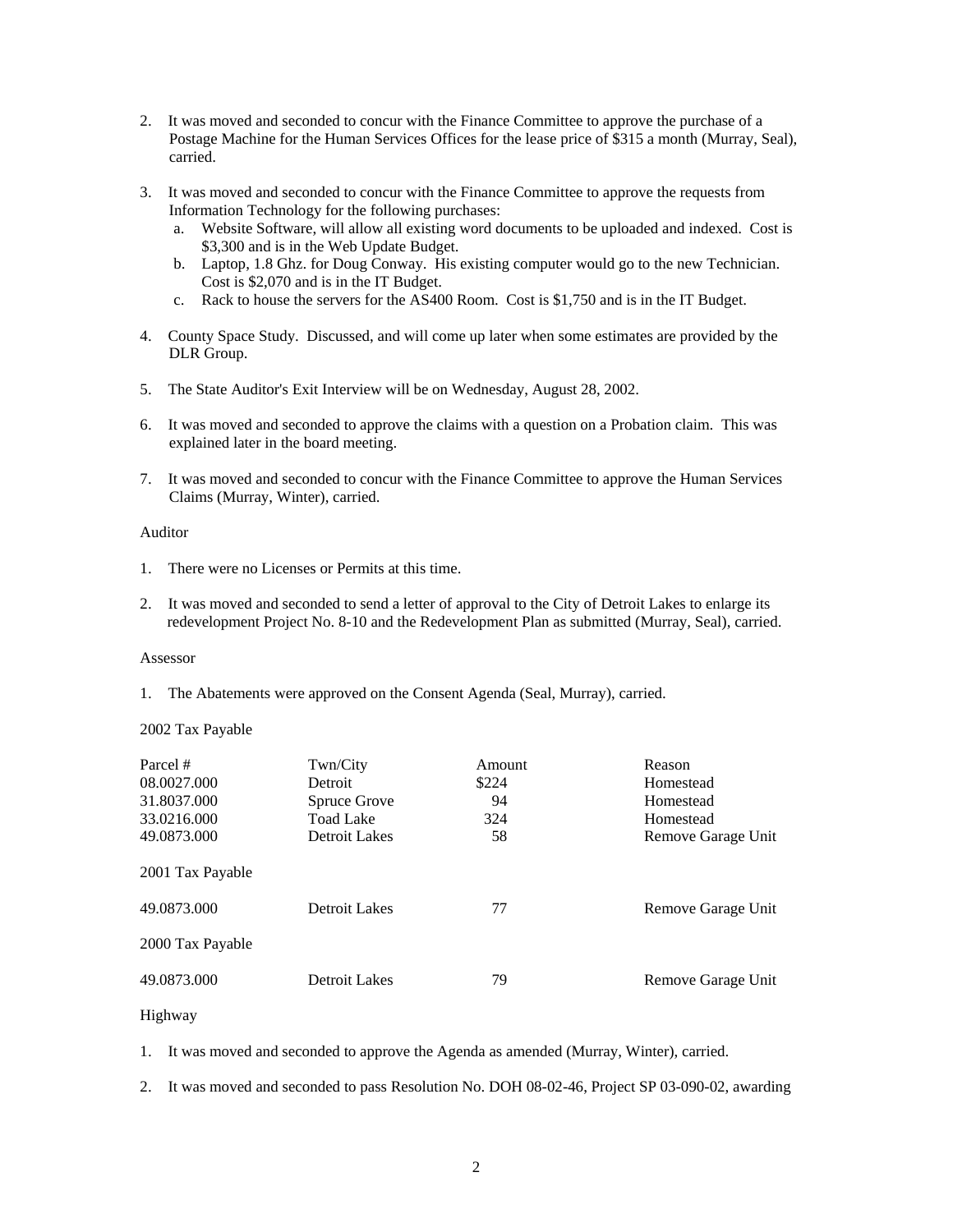the bid to Sherbrooke asphalt, Inc, low bid in the amount of \$74,863.68 (Engebretson (stepping down as Chair, Murray presiding), Seal), carried. Johannsen voting nay.

3. It was moved and seconded to approve to advertise for bids for gravel crushing at the Ford Pit and Schulz Pit (Winter, Murray), carried.

Human Services

- 1. It was moved and seconded to approve the Agenda as presented (Murray, Johannsen), carried.
- 2. 2002 Transit Ridership Activity was discussed.
- 3. 2002 Transit Budget was discussed. It was moved and seconded authorize Matt Casey to submit the Transit Grant Application. This years grant request is for \$223,500 (Seal, Murray)
- 4. The Transit Claims were approved on the Consent Agenda
- 5. It was moved and seconded to authorize Matt Casey to apply for the FPI 2003 Grant Agreement for the amount this Fiscal Year of \$73,500 (Johannsen, Seal), carried.
- 6. It was moved and seconded to authorize Matt Casey to file an extension for one year to implement the HIPAA Electronic Data Information. Matt will include Becker County in this extension request making the new date to comply with EDI standard October 16, 2003. The HIPAA Privacy Regulations Plan needs to be in place by April 14, 2003 (Johannsen, Winter), carried.
- 7. The postage machine lease was approved on the Finance Agenda

Closed Session at 11:00 a.m. Joe Evans, County Attorney updated pending litigation. Open Session at 11:30 a.m.

#### Extension

- 1. Sharon O'Gorman updated the Board on the Extension Program and the Plan of Work.
- 2. Al Rasmussen updated the Board on the 4-H Program. It was moved and seconded to approve the request to continue having Jamie Wothe in the position of 4-H Program Coordinator from September to December using the monies in the budget for salary contribution from the University of Minnesota.
- 3. Board Chair, Carolyn Engebretson, asked for a survey of officers and number of support staff from Extension to determine the need for present secretarial staff.

#### Planning & Zoning

- 1. Planning Commission (PC) Minutes of August 20, 2002:
	- 1) First Order of Old Business. It was moved and seconded to concur with findings of the PC to It was moved and seconded to approve the request for a preliminary plat consisting of 7 lots and a change of zone from agricultural to residential, Dixi Jacobs, Cormorant Twp., based on the fact that the preliminary plat does meet the criteria of the Zoning Ordinance and Subdivision Ordinance (Murray, Seal), carried.
	- 2) First Order of New Business. Gerald and Madeleine Lucke. Planning Commission had denied this request. It was moved and seconded to approve a request for a Conditional Use Permit to allow a two-story garage on Little Floyd Lake Road, Detroit Twp. provided it does not exceed 18' in height (Murray, Winter), carried.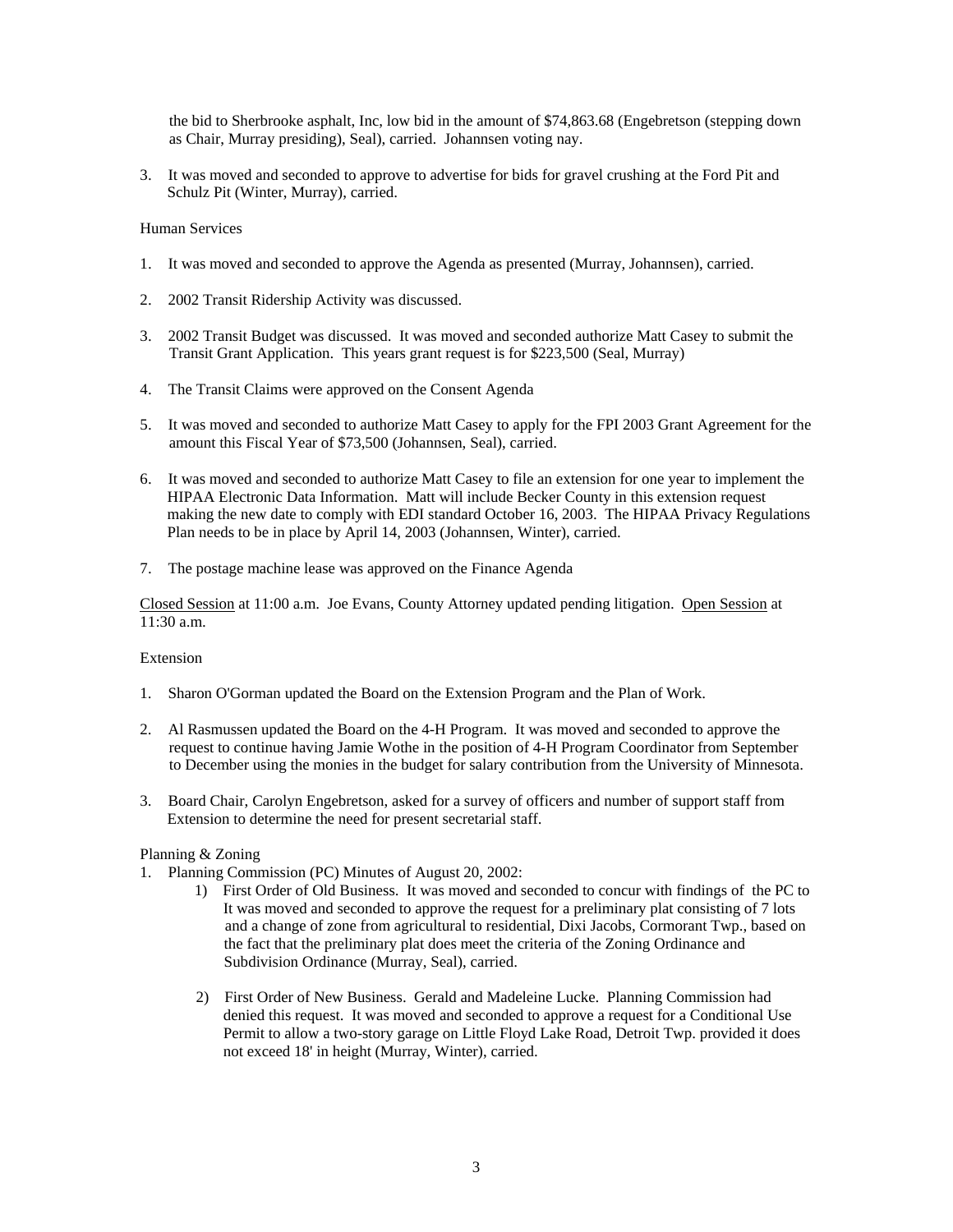- 3) Second Order of New Business. Donald Tollefson, Detroit Twp. It was moved and seconded to concur with the findings of the PC to approve an amendment to a previous Conditional Use Permit to allow 25 cars on site rather than the 5 currently permitted, based on the fact that the use is not detrimental to the surrounding area (Johannsen, Murray), carried.
- 4) Third Order of New Business. Orlo Gilbert, Detroit Twp. It was moved and seconded to concur with the findings of the PC to approve a Preliminary Plat consisting of 4 lots and a Change of Zone from Agricultural to Residential, based on the fact that the plat does meet the criteria of the Zoning Ordinance and Subdivision Ordinance (Winter, Johannsen), carried.
- 5) Fourth Order of New Business. Susan Fortier, Lake Eunice Twp. It was moved and seconded to concur with the findings of the PC to approve a Conditional Use Permit to allow a beauty salon as a home occupation, based on the fact it is compatible with the surrounding area and not detrimental to the surrounding area (Murray, Seal), carried.
- 6) Fifth Order of New Business. Gregory Schons, Lake View Twp. It was moved and seconded to concur with the findings of the PC to approve a certificate of Survey in the shoreland district consisting of a 3.1 acre parcel on Reeves Lake, based on the fact that it does meet the criteria of the Zoning Ordinance and Subdivision Ordinance (Johannsen, Seal), carried.
- 7) Sixth Order of New Business. Wallace Rossbach, Height of Land Twp. It was moved and seconded to concur with the findings of the PC to approve a Certificate of Survey in the shoreland district consisting of a 2.6 acre parcel, based on the fact that the survey does meet the criteria of the Zoning Ordinance and Subdivision Ordinance (Murray, Seal), carried.
- 8) Seventh Order of New Business. Bill and Carol Lormis, Erie Twp. It was moved and seconded to concur with the findings of the PC to approve a Certificate of Survey in the shoreland district consisting of a 2.63 acre parcel, based on the fact that the survey does meet the criteria of the Zoning Ordinance and Subdivision Ordinance (Winter, Murray), carried.
- 9) Eighth Order of New Business. Ford Hermanson. Application moved to end of PC.
- 10) Ninth Order of New Business. Randy and Sheila Blanford, Sugar Bush Twp. No action taken.
- 11) Tenth Order of New Business. John Kozitka, Richwood Twp. It was moved and seconded to concur with the findings of the PC to deny a Conditional Use Permit allowing a commercial business (used car sales with up to 12 cars on the lot in a Residential Zone, based on the fact that use is not compatible with the surrounding area (Murray, Seal), carried.
- 12) Eleventh Order of New Business. John Stordahl, Forest Twp. It was moved and seconded to concur with the findings of the PC to approve a Conditional Use Permit allowing a home office for log home sales in a residential zone, based on the fact that the use would not be detrimental to the surrounding area (Winter, Murray), carried.
- 13) Twelfth Order of New Business. Ray Johnston, Richwood Twp. It was moved and seconded to concur with the findings of the PC to approve a Conditional Use Permit allowing extractive use (gravel mining) in an agricultural zone, based on the fact that the use does meet the criteria of the Zoning Ordinance (Seal, Johannsen), carried.
- 14) Thirteenth Order of New Business. Lake Ida Storage. Application moved to end of PC.
- 15) Fourteenth Order of New Business. James Heller. Application moved to end of PC.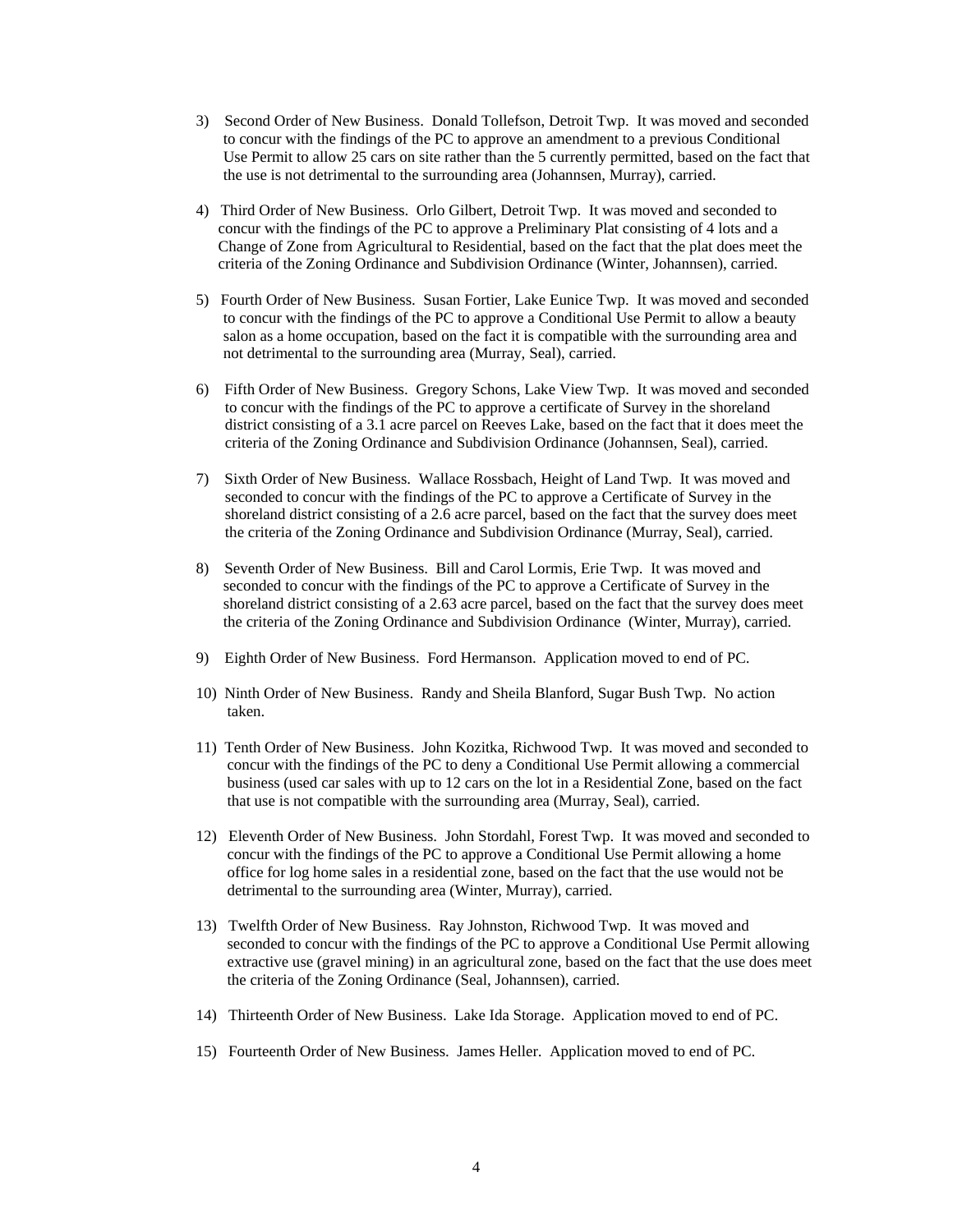- 16) Fifteenth Order of New Business. Leonard Thelen, Savannah Twp. It was moved and seconded to concur with the findings to approve a Preliminary Plat consisting of 8 lots and a Change of Zone from Agricultural to Residential, based on the fact that the plat does meet the criteria of the Zoning Ordinance and Subdivision Ordinance (Winter, Johannsen), carried.
- 17) Sixteenth Order of New Business. Ford Hermanson, Detroit Twp. It was moved and seconded to concur with the findings of the PC to approve the certificate of survey, based on the Board of Adjustments decision for the variance to allow a substandard size non-riparian lot because it is compatible with the surrounding area (Murray, Winter), carried.
- 18) Seventeenth Order of New Business. Lake Ida Storage, Cormorant Twp. It was moved and seconded to concur with the findings of the PC to approve an amendment to an existing Conditional Use Permit allowing an addition of 20' x 200' for additional boat storage on the west side of the building, based on the fact that the addition would not be detrimental to the surrounding area (Winter, Murray), carried.
- 19) Eighteenth Order of New Business. James Heller, Lake Eunice Twp. It was moved and seconded to concur with the findings of the PC to deny a Conditional Use Permit allowing a two-story garage 21' 4 1/2" to the peak, based on the fact that it is not compatible with the surrounding area and the lot is too small for a guesthouse (Winter, Johannsen), carried.
- 20) Nineteenth Order of New Business. Final Plat of Heavenly Acres, Tim Teiken Developer. It was moved and seconded to concur with the findings of the PC to approve the final plat of Heavenly Acres, based on the fact that it does meet the criteria of the Zoning Ordinance and Subdivision Ordinance (Murray, Johannsen), carried.
- 21) Twentieth Order of New Business. The next Informational Meeting is scheduled for Thursday, September 12, 2002 at 8:30 a.m. at the Becker County Zoning Office.

## EDA

- 1. Scott Wilson reported that his office has received an \$800,000 Grant to help renovate low income rental properties. Scott thanks his staff for the tremendous job putting this together and to the County Board for their support.
- 2. Commissioner Johnannsen asked if the investigation of HRA Funds was on-going or if there was any action? He also asked about Scott Wilson's position. It was moved and seconded to investigate the allegations of miss-appropriation of funds and conflict of interest issues (maker removed the miss-appropriation of funds item) (Johannsen, Winter), motion failed. Winter, Murray, Seal, Engebretson voting nay.

There was on-going discussion about the EDA Office. Commissioner Johannsen asked that the board be kept up to date on projects. Commissioner Seal said they needed specific items to address. Keith Brekken Stated that Commissioners could bring back questions about the EDA. Joann Splonskowski suggested changing miss-appropriation to appropriation. Bob Bristlin, asked to have Scott Wilson, EDA Director, say how he feels about his position. Scott chose to think about this and answer later.

### Commissioners

- 1. Reports & Correspondence:
	- a. Leadership Summitt, Commissioner Winter